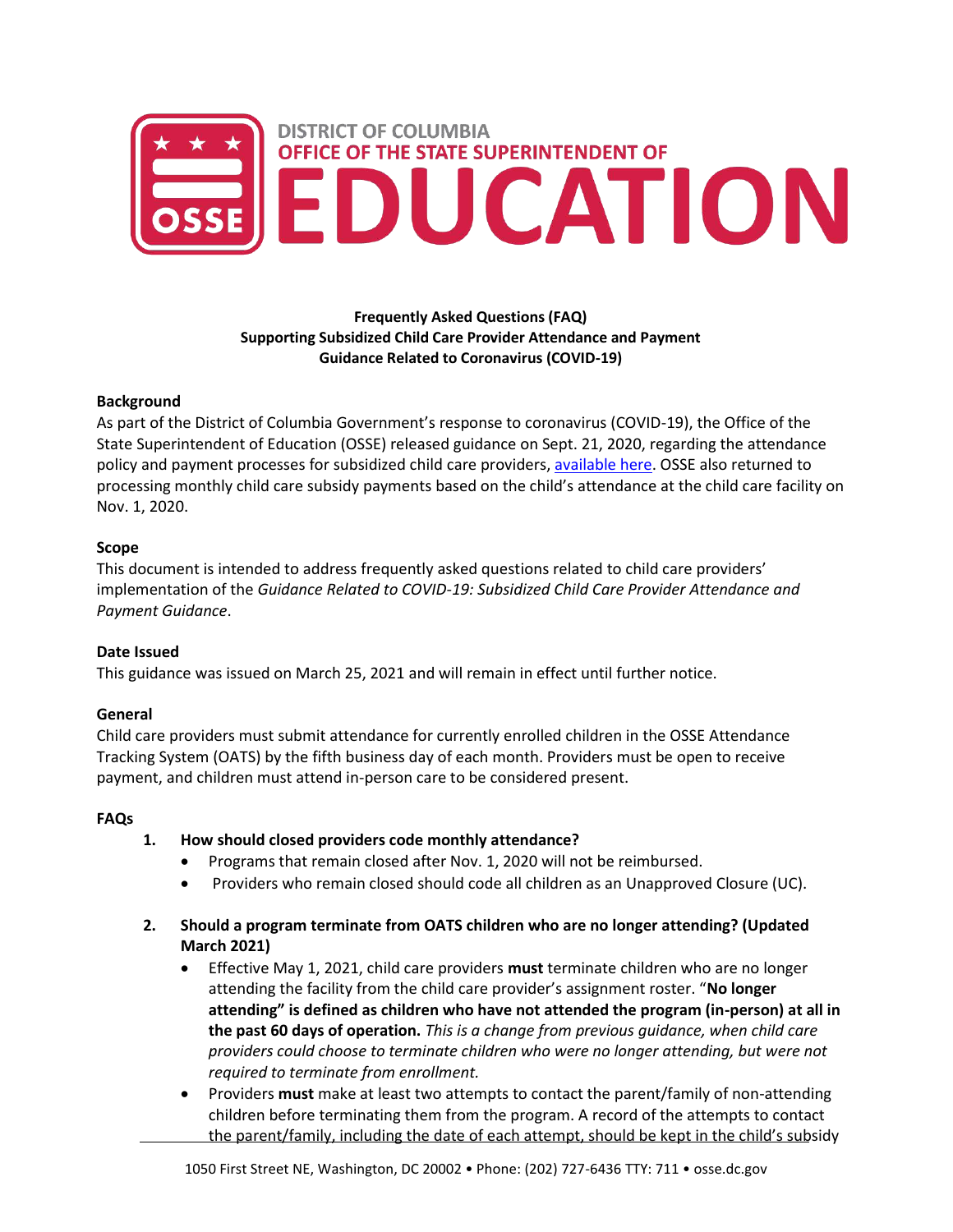case file and available to submit to OSSE if requested. Contacts or attempts to contact families prior to the date of the issuance of this notice may satisfy this requirement provided there is documentation.

- Level 2 providers should indicate children who are no longer attending their program with a T in OATS, and terminate enrollment in the Subsidy Eligibility and Assignment (SEA) system.
- Level 1 providers should indicate children who are no longer attending their program with a T in OATS, and OSSE will provide the information to DHS to terminate enrollment.
- Providers who remain closed will no longer have to submit attendance. OSSE will terminate all children assigned to their program.
- **3. How many excused and unexcused absences can a child have each month? (Updated March 2021)**
	- The number of excused absences remains unchanged from the previous policy at **15 per month.**
	- The number of unexcused absences has increased from five to **10 per month**. Monthly reimbursements will cease after the 10th unexcused absence for the enrolled child and resume the next month.
	- Providers that are closed for care should not report unexcused absences.

# **4. Will COVID-19 related absences be considered excused? (UPDATED January 2022)**

- Yes, COVID-19 related absences, including instances when an individual has symptoms of COVID-19, tests positive COVID-19, or is quarantining or self-isolating following travel or close contact, can be considered excused absences if accompanied by appropriate documentation.
- A UIR may be submitted as documentation for children who may be quarantining following exclusion or dismissal from care based on observed symptoms or close contact in the child care facility.

## **5. What is acceptable documentation for COVID-19 related absences?**

- A note from a doctor,
- Travel documents (for quarantine following travel outside of the District of Columbia, Maryland or Virginia),
- Detailed statement from the parent or guardian citing the details of symptoms or potential COVID-19 exposure,
- An Unusual Incident Report (UIR) submitted to OSSE describing the circumstances under which a child was excluded from care due to symptoms of COVID-19,
- A UIR that was submitted to OSSE following a confirmed case of COVID-19 that details the exposure and identifies the classroom(s) affected,
- Communication from DC Health identifying staff and/or children in a facility as close contacts and providing direction regarding isolation or quarantine, or
- Communication from DC Health directing a provider to close one or more classrooms.
- **6. If a provider closes a** *classroom* **due to a confirmed case of COVID-19, is the provider eligible for subsidy payment while the classroom is closed?** 
	- A facility that closes a classroom(s) for COVID-19 related reasons (including when it is not practical to operate a classroom because teaching staff and/or children are required to isolate or quarantine) may receive payment for children's absences on days their classroom is closed.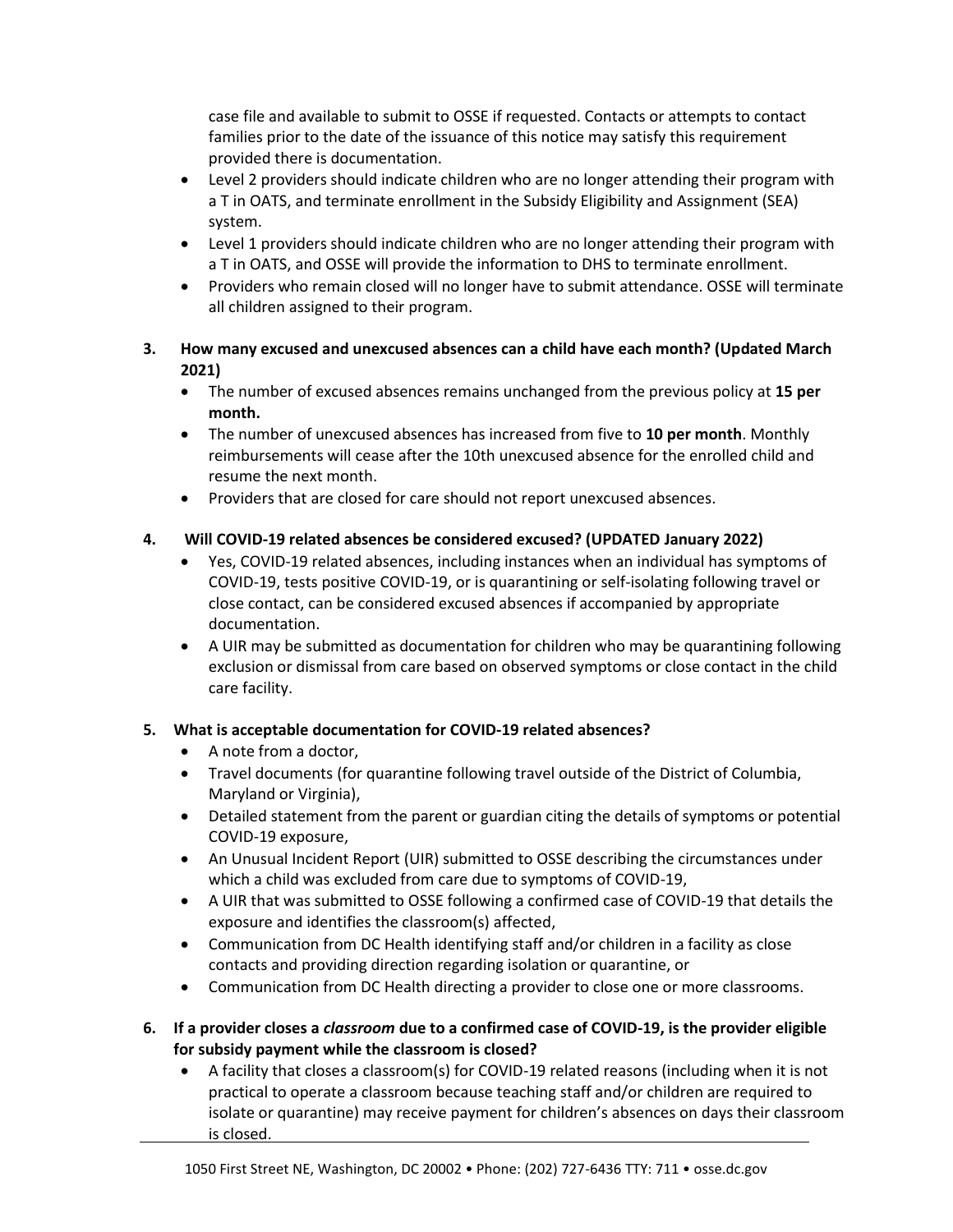- No approval from OSSE is required for classroom closures following submission of the UIR and supporting documentation.
- **7. How should a provider code children's attendance for days when a classroom is closed due to COVID-19 related reasons?**
	- The facility should code attendance as either excused absences (with the appropriate documentations) or unexcused absences (if documentation is not provided) for children in the affected classrooms on days those classrooms are closed.
- **8. If a provider closes the entire facility due to a confirmed case of COVID-19, is the provider eligible for subsidy payment white the facility is closed?**
	- If an entire facility closes following a confirmed COVID-19 case, the facility should contact their assigned Education Services Monitor to determine eligibility for payment following submission of the UIR and supporting documentation.
	- Payment for closures will *typically* be approved in the following situations, provided the facility reports the positive COVID-19 case to DC Health and submits the UIR to OSSE immediately upon learning of the positive COVID-19 case:
		- $\circ$  A child development home or expanded home provider is required to isolate or quarantine following a confirmed positive COVID-19 test;
		- o All teaching staff in a facility have confirmed positive COVID-19 tests;
		- o Two or more confirmed positive COVID-19 tests in all classrooms at the same time; and/or
		- o DC Health recommendation for closure.
	- Payment for closed facilities will *typically* be approved for the time between submission of a DC Health report and UIR until a response is received from DC Health by the facility.
	- The determination of eligibility for payment in any specific case will be made based on the specific circumstances and documentation provided by the facility.
	- Failure to submit the required documentation may result in the delay or possible denial of payment where applicable.
	- If the Education Service Monitor (ESM) confirms that the closure is approved for payment, the facility should use the code approved closure (AC) for those days when submitting attendance.
- **9. What is acceptable documentation for an approved closure (AC) due to COVID-19?**
	- All confirmed positive COVID-19 cases must be reported to DC Health via the online form on the DC Health Covid-19 Reporting Requirements website.
	- In addition, facilities that close for COVID-related reasons must submit an Unusual Incident Report (UIR) to OSSE a[t osse.childcarecomplaints@dc.gov](mailto:osse.childcarecomplaints@dc.gov), with a copy to the ESM.
	- *After* submitting the UIR to OSSE, facilities must submit additional supporting documentation for the closure. Supporting documentation may include but is not limited to the following information:
		- o Acceptable documents for excused absences as indicated above in the excused absence section,
		- o Communications from DC Health containing guidance for quarantine or closure, and
		- o Documentation of positive tests for children and staff referenced in the UIR.
	- Facilities that have questions about what additional documentation is needed should consult with their ESM.
	- Failure to submit the required documentation may result in the delay or possible denial of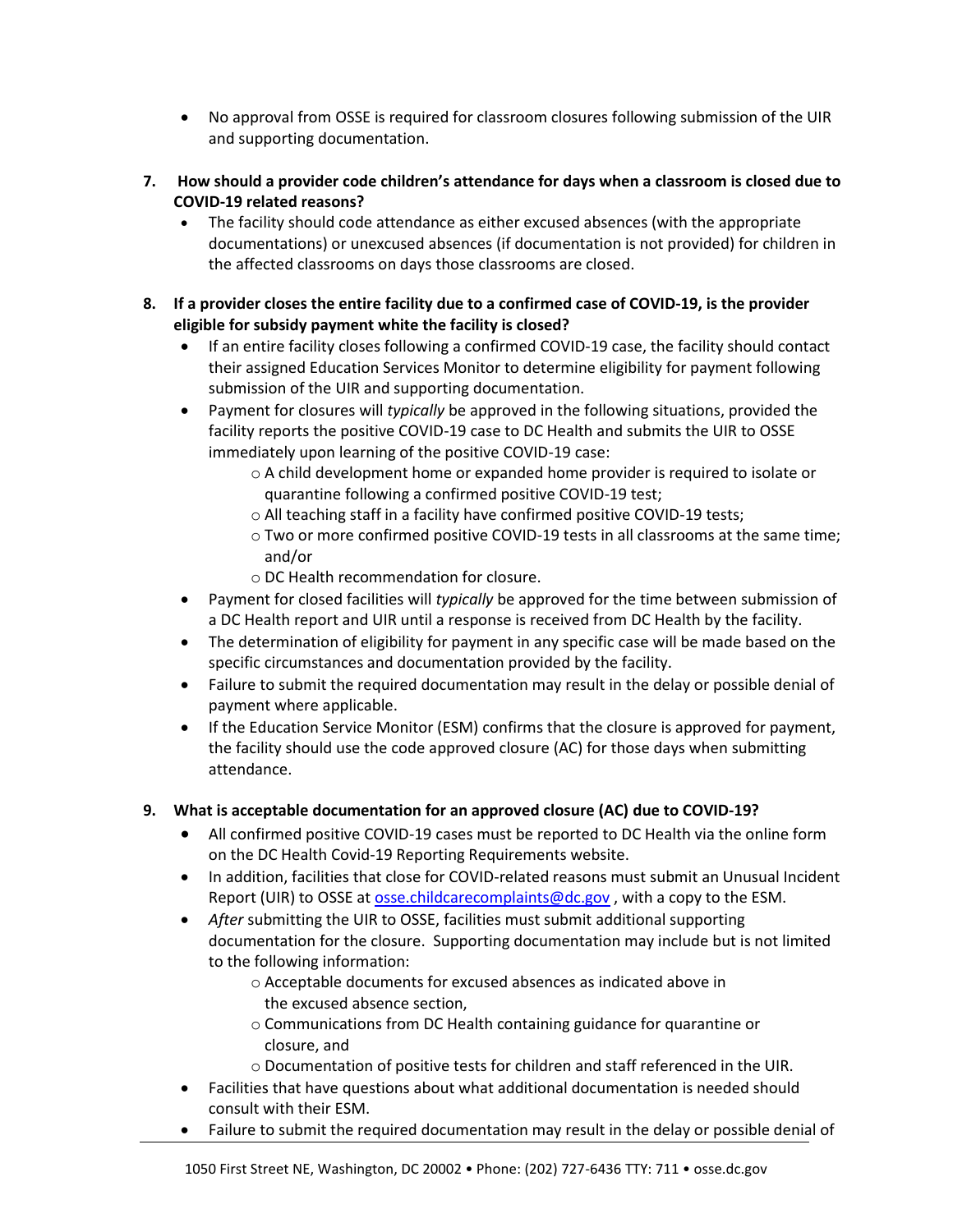payment where applicable.

- **10. If a facility has a confirmed COVID-19 case but does not close, does the facility still need to submit a UIR?**
	- A UIR should be submitted to **osse.childcarecomplaints@dc.gov** for all positive COVID-19 cases that are present in the facility during the infectious period.
	- A UIR must be submitted whether or not the facility closes.
	- Confirmed positive COVID-19 cases must also be reported to DC Health by submitting an online form on the [DC Health COVID-19 Reporting Requirements website.](https://dchealth.dc.gov/page/covid-19-reporting-requirements) Please do not report cases to DC Health via email or phone.
	- Child care facilities only need to report a positive case to DC Health and OSSE if the positive individual was at the facility during their infectious period.
	- Even if you believe the positive individual did not have close contact with anyone or if they worked in an office by themselves, if must be reported so that DC Health can conduct a proper investigation.

## **11. How can we tell if someone was in the facility "during their infectious period"?**

- A person's infectious period begins two days before symptom onset, or the date of the positive test if the individual does not have symptoms, and typically ends 10 days after symptom onset, or 10 days from the date of the test if the individual does not have symptoms.
- For example, if a family was on vacation for two weeks and tested positive a day or two before they were about to return, you do not need to notify DC Health or submit a UIR since there was no risk of the individual causing COVID-19 transmission within your facility. You also do not need to notify DC Health or submit a UIR for cases that occur outside the facility (for example if a parent or sibling of a child tests positive for COVID-19 and has not been present in the facility).

# **12. What information needs to be included in a UIR for a confirmed COVID-19 case or COVIDrelated closure?**

- Subject line of the UIR email should read **COVID-19 Positive Test** or **COVID-19 Related Closure**;
- The date of positive test(s);
- Number of individuals testing positive;
- Names of classrooms impacted;
- Actions taken by the facility in response to notification of a confirmed COVID-19 case;
- The date of closure (if applicable);
- The projected date of reopening (if known);
- Total number of business days the facility will be closed; and
- A list of the classrooms that are affected by closure.

## **13. If a child is quarantined for 10 days, will OSSE pay for all 10 days? (UPDATED January 2022)**

- If a child is required to quarantine or isolate due to COVID-19 symptoms, testing positive for COVID-19 or close contact, those absences are considered excused as long as there is acceptable documentation. Children can have up to 15 excused absences per month.
- If a family or provider is unable to provide documentation, providers may claim unexcused absences and will be reimbursed for 10 unexcused absences per month before monthly reimbursements cease.

#### **14. How should a program code days the site is closed for cleaning?**